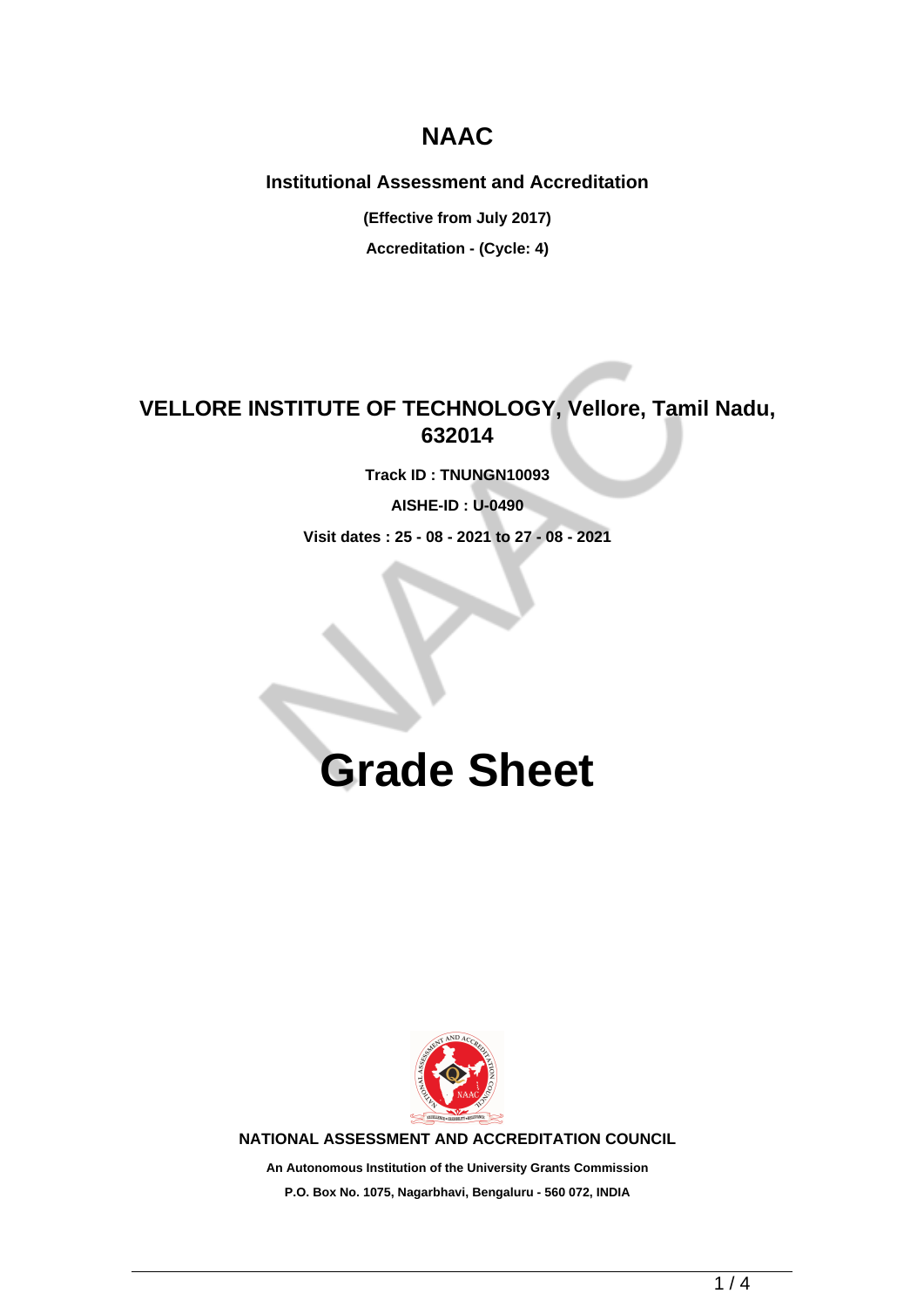## **Name of the Institution: VELLORE INSTITUTE OF TECHNOLOGY Type of the Institution: University Dates of Visit: 25 - 08 - 2021 to 27 - 08 - 2021**

| <b>No</b>      | <b>Criteria</b>                                   | Weightage<br>$(W_i)$                             | <b>Criterion-wise</b><br>weighted Grade<br><b>Point</b><br>$(CrWGP_i)$ | <b>Criterion-</b><br>wise Grade<br><b>Point</b><br><b>Averages</b><br>(CrWGP <sub>i</sub> )<br>$IW_i$ |
|----------------|---------------------------------------------------|--------------------------------------------------|------------------------------------------------------------------------|-------------------------------------------------------------------------------------------------------|
| 1              | <b>Curricular Aspects</b>                         | 150                                              | 570                                                                    | 3.8                                                                                                   |
| $\overline{2}$ | Teaching-learning and<br>Evaluation               | 200                                              | 715                                                                    | 3.58                                                                                                  |
| 3              | Research, Innovations<br>and Extension            | 250                                              | 862                                                                    | 3.45                                                                                                  |
| $\overline{4}$ | Infrastructure and<br>Learning Resources          | 100                                              | 400                                                                    | $\overline{4}$                                                                                        |
| 5              | <b>Student Support and</b><br>Progression         | 100                                              | 353                                                                    | 3.53                                                                                                  |
| 6              | Governance, Leadership<br>and Management          | 100                                              | 368                                                                    | 3.68                                                                                                  |
| $\overline{7}$ | Institutional Values and<br><b>Best Practices</b> | 100                                              | 387                                                                    | 3.87                                                                                                  |
| <b>Total</b>   |                                                   | $\overline{7}$<br>$\sum (W_i) = 1000$<br>$i = 1$ | $\overline{7}$<br>$\sum$ (CrWGP) =<br>3655<br>$i = 1$                  | 3.66                                                                                                  |

 $\overline{7}$  $\overline{7}$ **Institutional = = 3655 /1000 = 3.66 CGPA**  $i = 1$  $i = 1$ 

**Grade: A++**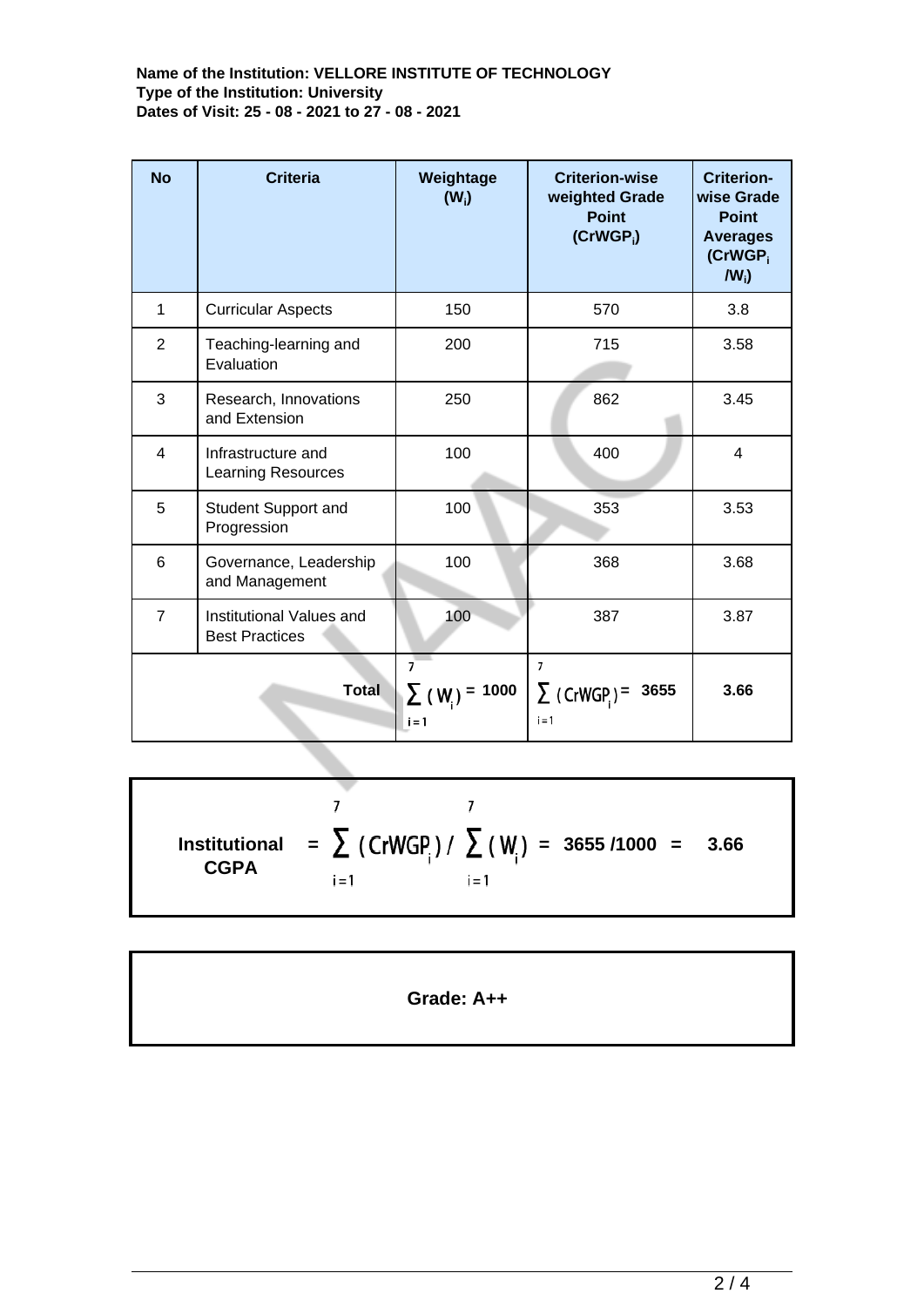## **Name of the Institution: VELLORE INSTITUTE OF TECHNOLOGY Type of the Institution: University Dates of Visit: 25 - 08 - 2021 to 27 - 08 - 2021**

| <b>No</b>                                                                                                   | <b>Criteria and Key Indicators</b>                         | <b>Key Indicator</b><br>Weightage<br>$(W_i)$ | <b>Key Indicator Wise</b><br>Weighted<br><b>Grade Points</b><br>(KIWGP) <sub>i</sub> |  |  |  |  |
|-------------------------------------------------------------------------------------------------------------|------------------------------------------------------------|----------------------------------------------|--------------------------------------------------------------------------------------|--|--|--|--|
| <b>Criterion 1: Curricular Aspects</b>                                                                      |                                                            |                                              |                                                                                      |  |  |  |  |
| 1.1                                                                                                         | <b>Curriculum Design and Development</b>                   | 50                                           | 200                                                                                  |  |  |  |  |
| 1.2                                                                                                         | Academic Flexibility                                       | 50                                           | 170                                                                                  |  |  |  |  |
| 1.3                                                                                                         | <b>Curriculum Enrichment</b>                               | 30                                           | 120                                                                                  |  |  |  |  |
| 1.4                                                                                                         | Feedback System                                            | 20                                           | 80                                                                                   |  |  |  |  |
|                                                                                                             | <b>Total</b>                                               | $\Sigma$ W <sub>1</sub> =150                 | $\sum$ (KIWGP) <sub>1</sub> =570                                                     |  |  |  |  |
| $\sum$ (KIWGP) <sub>1</sub> / $\sum$ W <sub>1</sub> =<br>Calculated CrGPA $_1$ =<br>$570/150 =$<br>3.8      |                                                            |                                              |                                                                                      |  |  |  |  |
|                                                                                                             | <b>Criterion 2: Teaching-learning and Evaluation</b>       |                                              |                                                                                      |  |  |  |  |
| 2.1                                                                                                         | <b>Student Enrollment and Profile</b>                      | 10                                           | 40                                                                                   |  |  |  |  |
| 2.2                                                                                                         | Catering to Student Diversity                              | 20                                           | 80                                                                                   |  |  |  |  |
| 2.3                                                                                                         | <b>Teaching-Learning Process</b>                           | 20                                           | 80                                                                                   |  |  |  |  |
| 2.4                                                                                                         | <b>Teacher Profile and Quality</b>                         | 50                                           | 130                                                                                  |  |  |  |  |
| 2.5                                                                                                         | <b>Evaluation Process and Reforms</b>                      | 40                                           | 160                                                                                  |  |  |  |  |
| 2.6                                                                                                         | <b>Student Performance and Learning</b><br><b>Outcomes</b> | 30                                           | 120                                                                                  |  |  |  |  |
| 2.7                                                                                                         | <b>Student Satisfaction Survey</b>                         | 30                                           | 105                                                                                  |  |  |  |  |
|                                                                                                             | <b>Total</b>                                               | $\Sigma$ W <sub>2</sub> =200                 | $\sum$ (KIWGP) <sub>2</sub> = 715                                                    |  |  |  |  |
| Calculated CrGPA <sub>2</sub> = $\sum$ (KIWGP) <sub>2</sub> / $\sum$ W <sub>2</sub> =<br>$715/200 = 3.58$   |                                                            |                                              |                                                                                      |  |  |  |  |
|                                                                                                             | <b>Criterion 3: Research, Innovations and Extension</b>    |                                              |                                                                                      |  |  |  |  |
| 3.1                                                                                                         | Promotion of Research and Facilities                       | 20                                           | 68                                                                                   |  |  |  |  |
| 3.2                                                                                                         | Resource Mobilization for Research                         | 20                                           | 60                                                                                   |  |  |  |  |
| 3.3                                                                                                         | Innovation Ecosystem                                       | 30                                           | 120                                                                                  |  |  |  |  |
| 3.4                                                                                                         | <b>Research Publications and Awards</b>                    | 100                                          | 300                                                                                  |  |  |  |  |
| 3.5                                                                                                         | Consultancy                                                | 20                                           | 80                                                                                   |  |  |  |  |
| 3.6                                                                                                         | <b>Extension Activities</b>                                | 40                                           | 154                                                                                  |  |  |  |  |
| 3.7                                                                                                         | Collaboration                                              | 20                                           | 80                                                                                   |  |  |  |  |
|                                                                                                             | <b>Total</b>                                               | $\Sigma$ W <sub>3</sub> =250                 | $\Sigma$ (KIWGP) <sub>3</sub> =862                                                   |  |  |  |  |
| Calculated CrGPA <sub>3</sub> = $\sum$ (KIWGP) <sub>3</sub> / $\sum$ W <sub>3</sub> =<br>$862 / 250 = 3.45$ |                                                            |                                              |                                                                                      |  |  |  |  |
| <b>Criterion 4: Infrastructure and Learning Resources</b>                                                   |                                                            |                                              |                                                                                      |  |  |  |  |
| 4.1                                                                                                         |                                                            |                                              |                                                                                      |  |  |  |  |
|                                                                                                             | <b>Physical Facilities</b>                                 | 30                                           | 120                                                                                  |  |  |  |  |
| 4.2                                                                                                         | Library as a Learning Resource                             | 20                                           | 80                                                                                   |  |  |  |  |
| 4.3                                                                                                         | IT Infrastructure                                          | 30                                           | 120                                                                                  |  |  |  |  |